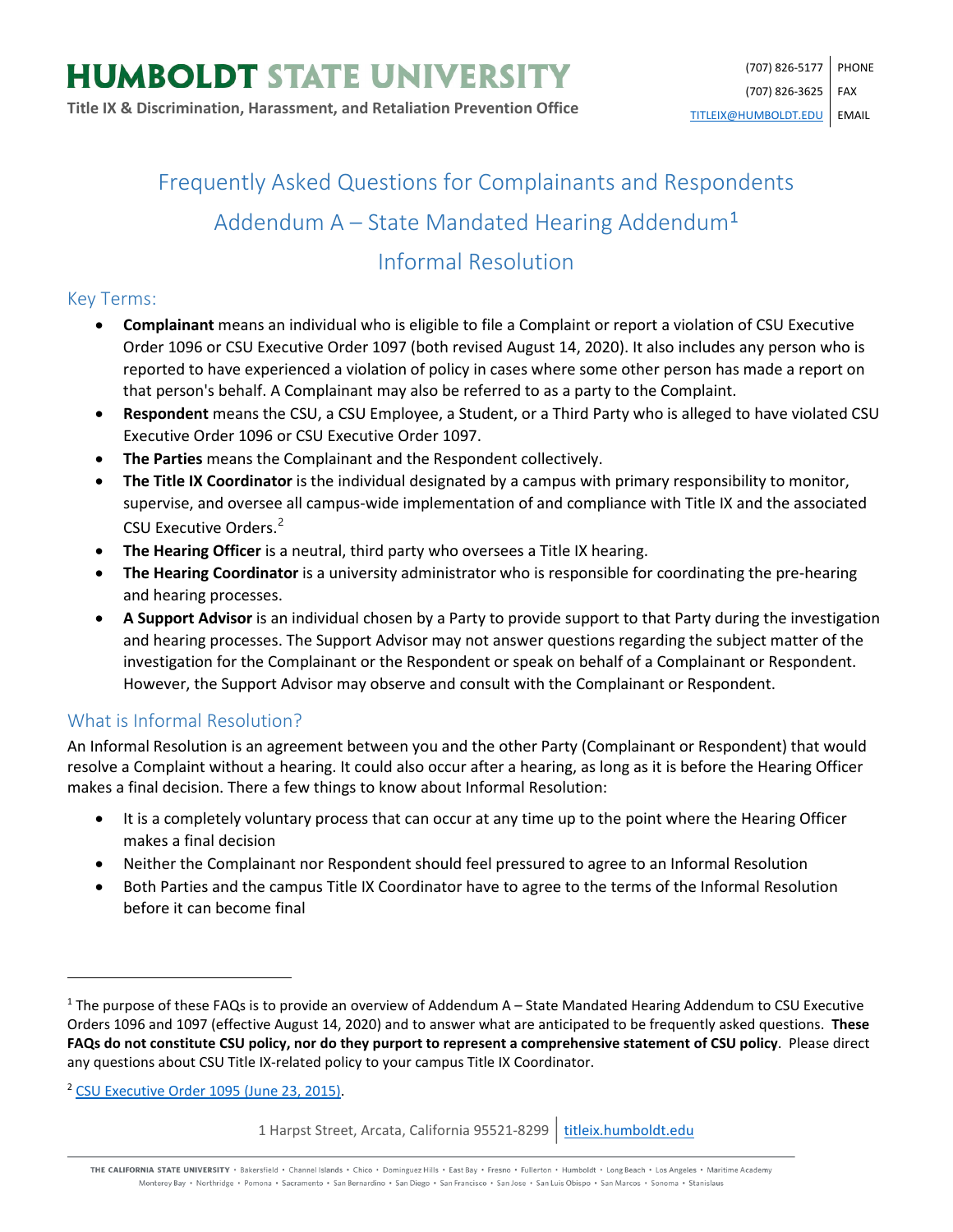• If you would like to pursue Informal Resolution, you can discuss this option with your campus Title IX Coordinator, who will determine if it is appropriate for your case.

#### Who will oversee the Informal Resolution process?

The Title IX Coordinator will oversee the Informal Resolution process and make the final determination on all Informal Resolutions facilitated by the Title IX Coordinator or their designee regarding whether the terms agreed to by the Parties are appropriate in light of all of the circumstances of the Complaint.

#### What could an Informal Resolution look like?

This will entirely depend on the circumstances of the Complaint, the allegations involved, and the Parties themselves. The Title IX Coordinator, in consultation with the Student Conduct Administrator must also be satisfied that any proposed terms of an Informal Resolution are appropriate in the circumstances.

An Informal Resolution could include disciplinary sanctions, educational requirements (such as additional training), agreements between the Parties to have no contact with each other, changes in work or housing locations, etc.

### Who can provide me advice about Informal Resolution?

The Title IX Coordinator is available to answer questions about the Informal Resolution process and to facilitate that process. However, the Title IX Coordinator cannot advise you about what you should or should not agree to as part of an Informal Resolution.

You may bring a Support Advisor to any meetings regarding Informal Resolution and you are encouraged to discuss any proposals for Informal Resolution with your Support Advisor. You may choose anyone to be your Support Advisor. This could include an attorney, a union representative, a friend or family member, or any other individual of your choice. Your Support Advisor may provide support and consult with you during meetings and interviews but generally cannot speak on your behalf.

If you do not have a Support Advisor, contact the Title IX & DHR Prevention Office and we can connect you with someone that can potentially serve as a Support Advisor.

#### Do I have to participate in Informal Resolution?

No, the Informal Resolution process is voluntary, and the University may not require the Parties to participate in the process. If you do not wish to participate in the Informal Resolution process, the Complaint will continue to be processed in accordance with the formal investigation and hearing procedures under Addendum A – State Mandated Hearing Addendum.

# What happens if I agree to participate in the Informal Resolution process but then I change my mind?

You have the right to withdraw from the Informal Resolution process and resume the formal process at any time prior to a resolution being agreed. If you wish to withdraw from the Informal Resolution process, you should contact the Title IX Coordinator to tell them. If you or the other Party withdraw from the Informal Resolution process, the Formal Complaint will continue to be handled under the Addendum A investigation and hearing processes.

#### Will the Informal Resolution be in writing?

The terms of any Informal Resolution must be put in writing and signed by the Parties, and the Title IX Coordinator before the Informal Resolution is considered final.

#### How can I sign the Informal Resolution?

Your Title IX Coordinator will explain how you should sign the Informal Resolution. Use of electronic signatures is permitted.

#### Is anyone else involved in the Informal Resolution process?

Prior to signing the Informal Resolution, the Title IX Coordinator will consult with the Student Conduct Administrator responsible for the implementation of the terms.